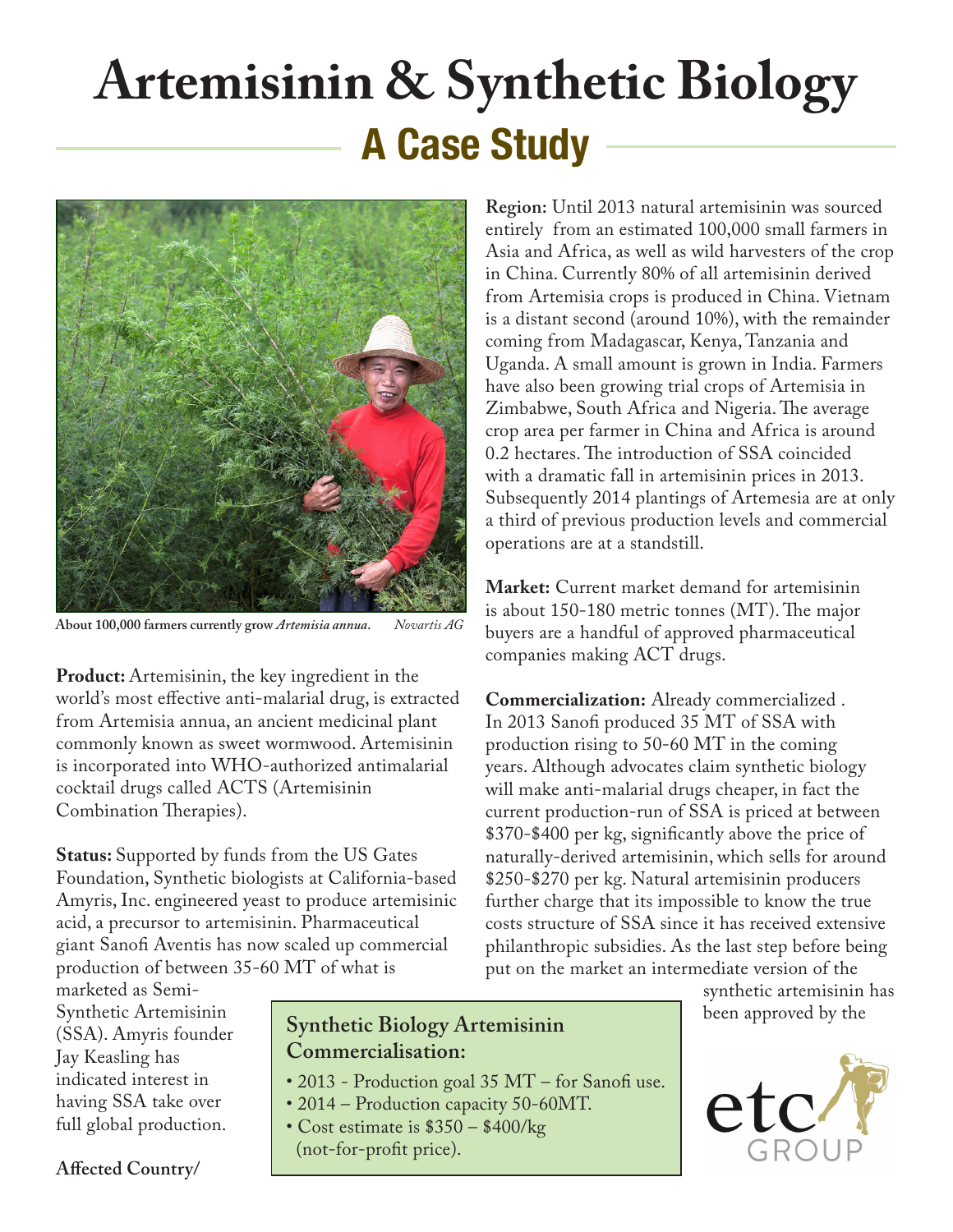# **Plant-Derived Pharmaceutical Ingredients and Synthetic Biology A New and Emerging Issue for CBD**

Developments in synthetic biology could disrupt the livelihoods of thousands of small farmers who cultivate Artemisia for the plant's anti-malarial compounds. These developments impact land use that supports biodiversity and fair and equitable sharing of benefits from the genetic resources that produce natural plant products.

If biosynthesis of artemisinin can be successfully scaled up, the pharmaceutical industry will source future supplies of artemisinin from a handful of microbial cell factories instead of over 100,000 farmers in Asia and Africa. Artemisinin is just one example of a raw material that may be affected; it is conservatively estimated that at least 50% of today's commercial pharmaceutical compounds are derived from plants, animals and microorganisms. Seven of the ten largest pharmaceutical companies are now partnering with synthetic biology companies to develop synthetic biology production routes for pharmaceuticals previously processed from botanical sources.

Artemesia is just one of hundreds of economically important natural plant compounds whose production may be switched to synthetic biology production in a very short time frame. No inter-governmental body is addressing the potential impacts of synthetic biology on the conservation and use of biodiversity and on the livelihoods of those who depend on agricultural export commodities (including high-value flavors, fragrances, essential oils, etc). The Convention on Biological Diversity is the most appropriate forum to address this new and emerging issue.

WHO for the preparation of approved artemisinin derivatives (such as artesunate).

## **About Artemisisin**

The key ingredient in the world's most effective drug treatment for malaria – artemisinin – is extracted from an ancient medicinal plant, Artemisia annua, commonly known as sweet wormwood. According to the WHO, artemisinin-based combination therapies (ACTs) provide the most effective treatment against malaria. The pharmaceutical industry sources natural artemisinin from thousands of small farmers who grow Artemisia annua, primarily in China, Vietnam, Kenya, Tanzania, Uganda, Madagascar and India.

## **Origins of Semi-Synthetic Artemisinin**

In 2006, Professor Jay Keasling of the University of California-Berkeley and 14 collaborators announced they had successfully engineered a yeast strain to produce artemisinic acid, a precursor to the production of artemisinin. Supported a \$53.3 million grant from the Bill & Melinda Gates

Foundation, the researchers achieved the complex feat of engineering the metabolic pathway, which comprised 12 new synthetic genetic parts. Inserted into yeast, the engineered pathway makes the yeast produce artemisinic acid. A chemical process is then used to convert artemisinic acid to artemisinin. In 2008, Amyris granted a royalty-free license for its synthetic yeast to Sanofi for the manufacture and commercialization of artemisinin-based drugs, with a goal of market availability by 2013. Aiming to be efficient and fast, the production of artificial Artemisinic acid is supposed to take less than three months. Sanofi built a new facility for the chemical conversion of artemisinic acid in Italy and began the world's first commercial production of synthetic microbe-derived artemisinin in April 2013.

Sanofi initially produced 35 metric tonnes (MT) in its first 2013 batch. It has indicated plans to annually produce enough semi-synthetic Artemisinin to meet between a third and a half the global demand. Sanofi says it will ensure its distribution under the "no profit, no loss" principle. The key researcher associated with the Synthetic Artemisinin project is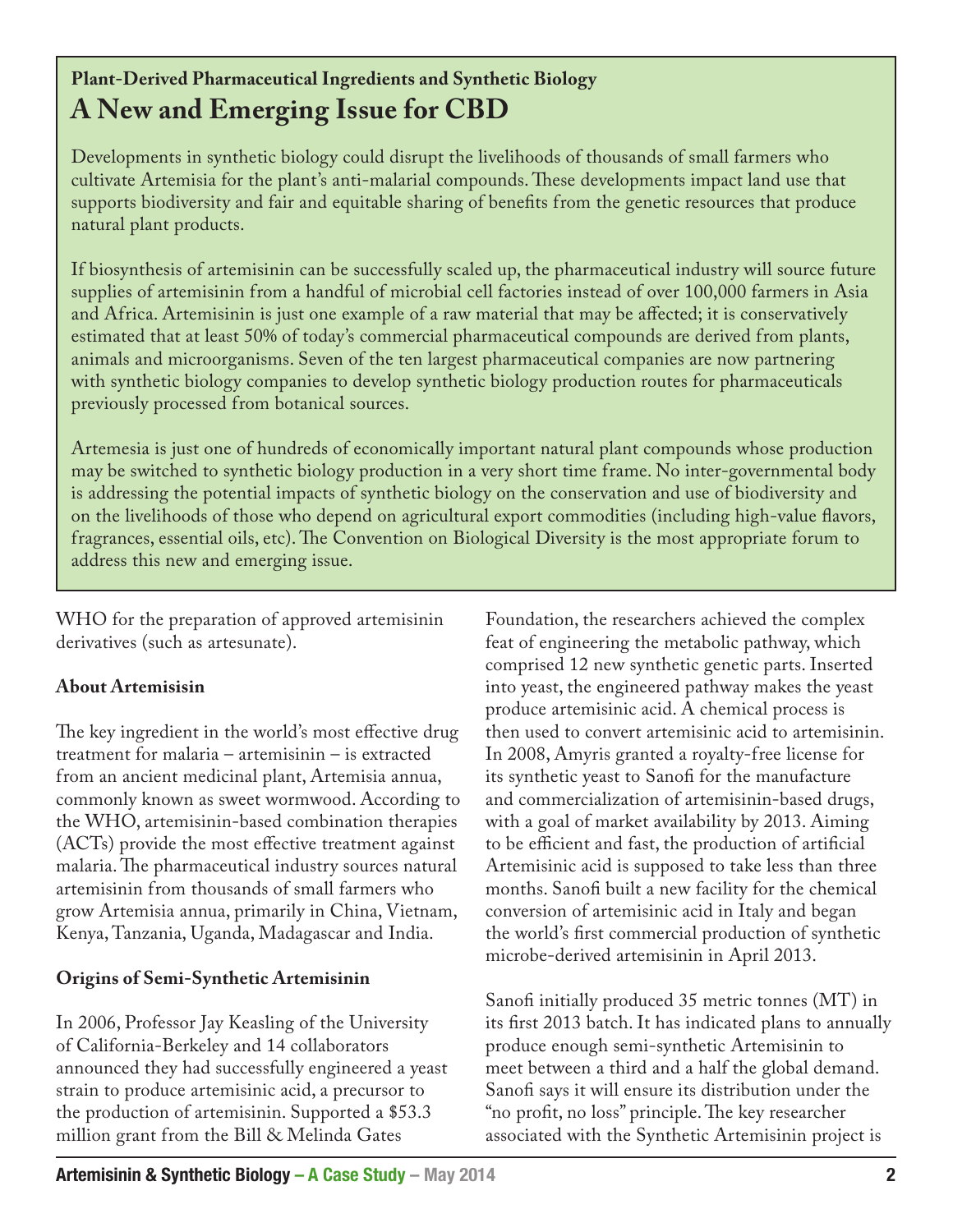synthetic biologist Jay Keasling, founder of Amyris and professor at the University of California at Berkeley. Sanofi's production is slated to increase to 60 MT per year. Keasling has publicly stated that the goal is now to fully replace the botanical version. Keasling is rumoured to be in discussions with other Pharmaceutical companies to provide a process for synthetic biology-derived artemisinin different than that licensed to Sanofi.

#### **Impacts of Semi-Synthetic Artemisinin**

A 2006 report from the Netherlands-based Royal Tropical Institute predicted the effects of synthetic sources of artemisinin: "pharmaceutical companies will accumulate control and power over the production process; Artemisia producers will lose a source of income; and local production, extraction and (possibly) manufacturing of ACT in regions where malaria is prevalent will shift to the main production sites of Western pharmaceutical companies."

The report warned that the prospect of synthetic artemisinin production could further destabilise a very young market for natural Artemisia, undermining the security of farmers just beginning to plant it for the first time: "Growing Artemisia plants is risky and will not be profitable for long because of the synthetic production that is expected to begin in the near future."

#### **Fueling the Boom-bust Cycle?**

According to the Royal Tropical Institute's analysis, sufficient supplies of Artemisia could be met solely by increasing cultivation of sweet wormwood. The report estimated that between 17,000-27,000 hectares of Artemisia annua would be required to



*Ton Rulkens*

satisfy global demand for ACTs, which could be grown by farmers in suitable areas of the developing world. Indeed, subsequent to the Royal Tropical Institute's report, farmers planted tens of

thousands of additional hectares and in 2007 the artemisinin market became saturated with supply.

Prices crashed from more than \$1,100 per kilogram to around \$200 per kilogram driving 80 processors and many small farmers out of business. As a result, availability once again dropped below demand. Though poorly managed, the 2007 production spike demonstrated the feasibility of meeting world demand for artemisinin with botanical supplies.

The international drug-purchasing facility, UNITAID, subsequently established the Assured Artemisinin Supply System (A2S2) initiative to provide loans and supply chain investment to increase the Artemisia harvest to sustainable high levels. In

*"Early on, it was not about replacing the agricultural form… and now I think it's nearly inevitable that it will shift over." - Jay Keasling*